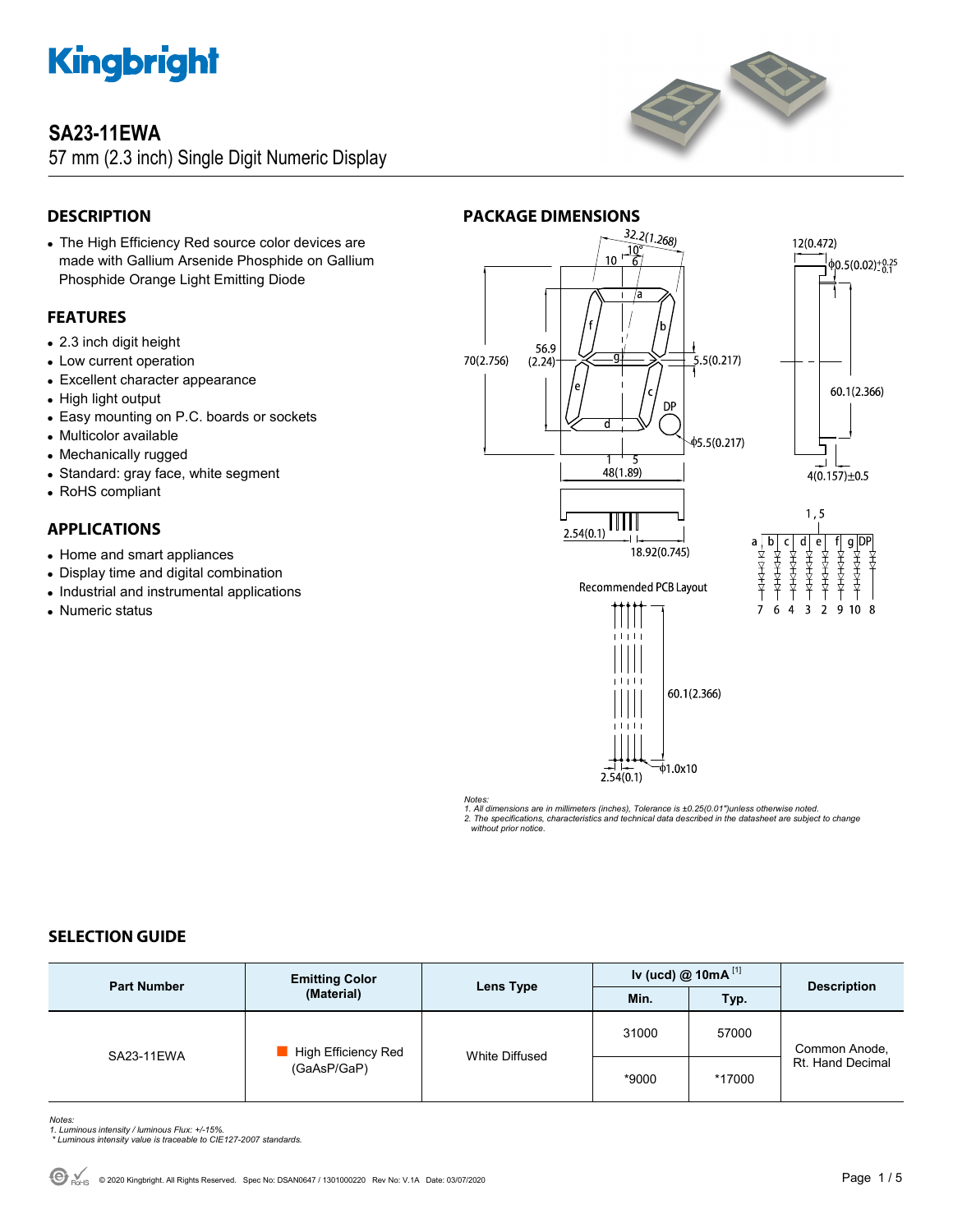#### **ELECTRICAL / OPTICAL CHARACTERISTICS at T<sub>A</sub>=25°C**

| <b>Parameter</b>                                                            | Symbol                       |                            | Value      |                          |             |
|-----------------------------------------------------------------------------|------------------------------|----------------------------|------------|--------------------------|-------------|
|                                                                             |                              | <b>Emitting Color</b>      | Typ.       | Max.                     | <b>Unit</b> |
| Wavelength at Peak Emission $I_F = 10mA$                                    | $\Lambda_{\rm peak}$         | <b>High Efficiency Red</b> | 627        | $\overline{\phantom{a}}$ | nm          |
| Dominant Wavelength $I_F = 10mA$                                            | $\lambda_{\mathsf{dom}}$ [1] | <b>High Efficiency Red</b> | 617        |                          | nm          |
| Spectral Bandwidth at 50% Φ REL MAX<br>$I_F = 10mA$                         | Δλ                           | <b>High Efficiency Red</b> | 45         | ٠                        | nm          |
| Capacitance                                                                 | C                            | <b>High Efficiency Red</b> | 15         | $\overline{\phantom{0}}$ | pF          |
| Forward Voltage $I_F$ = 10mA (Segment)<br>Forward Voltage $I_F$ = 10mA (DP) | $V_F$ <sup>[2]</sup>         | <b>High Efficiency Red</b> | 7.6<br>3.8 | 9.2<br>4.6               | $\vee$      |
| Reverse Current ( $V_R$ = 5V) (Per chip)                                    | $I_R$                        | <b>High Efficiency Red</b> |            | 10                       | μA          |

*Notes:* 

1. The dominant wavelength (λd) above is the setup value of the sorting machine. (Tolerance λd : ±1nm. )<br>2. Forward voltage: ±0.1V.<br>3. Wavelength value is traceable to CIE127-2007 standards.

*4. Excess driving current and / or operating temperature higher than recommended conditions may result in severe light degradation or premature failure.* 

| <b>Parameter</b>                                            | Symbol           | Value                 | <b>Unit</b> |  |
|-------------------------------------------------------------|------------------|-----------------------|-------------|--|
| Power Dissipation (Per chip)                                | $P_D$            | 75                    | mW          |  |
| Reverse Voltage (Per chip)                                  | $V_R$            | 5                     | V           |  |
| Junction Temperature                                        | $T_j$            | 125                   | $^{\circ}C$ |  |
| <b>Operating Temperature</b>                                | $T_{op}$         | $-40$ to $+85$        | $^{\circ}C$ |  |
| Storage Temperature                                         | $T_{\text{stg}}$ | $-40$ to $+85$        | $^{\circ}C$ |  |
| DC Forward Current (Segment)<br>DC Forward Current (DP)     | IF.              | 30<br>30              | mA          |  |
| Peak Forward Current (Segment)<br>Peak Forward Current (DP) | $I_{FM}$ [1]     | 160<br>160            | mA          |  |
| Electrostatic Discharge Threshold (HBM)                     |                  | 8000                  | V           |  |
| Lead Solder Temperature <sup>[2]</sup>                      |                  | 260°C For 3-5 Seconds |             |  |

#### **ABSOLUTE MAXIMUM RATINGS at T<sub>A</sub>=25°C**

*Notes: 1. 1/10 Duty Cycle, 0.1ms Pulse Width.* 

*2. 2mm below package base. 3. Relative humidity levels maintained between 40% and 60% in production area are recommended to avoid the build-up of static electricity – Ref JEDEC/JESD625-A and JEDEC/J-STD-033.*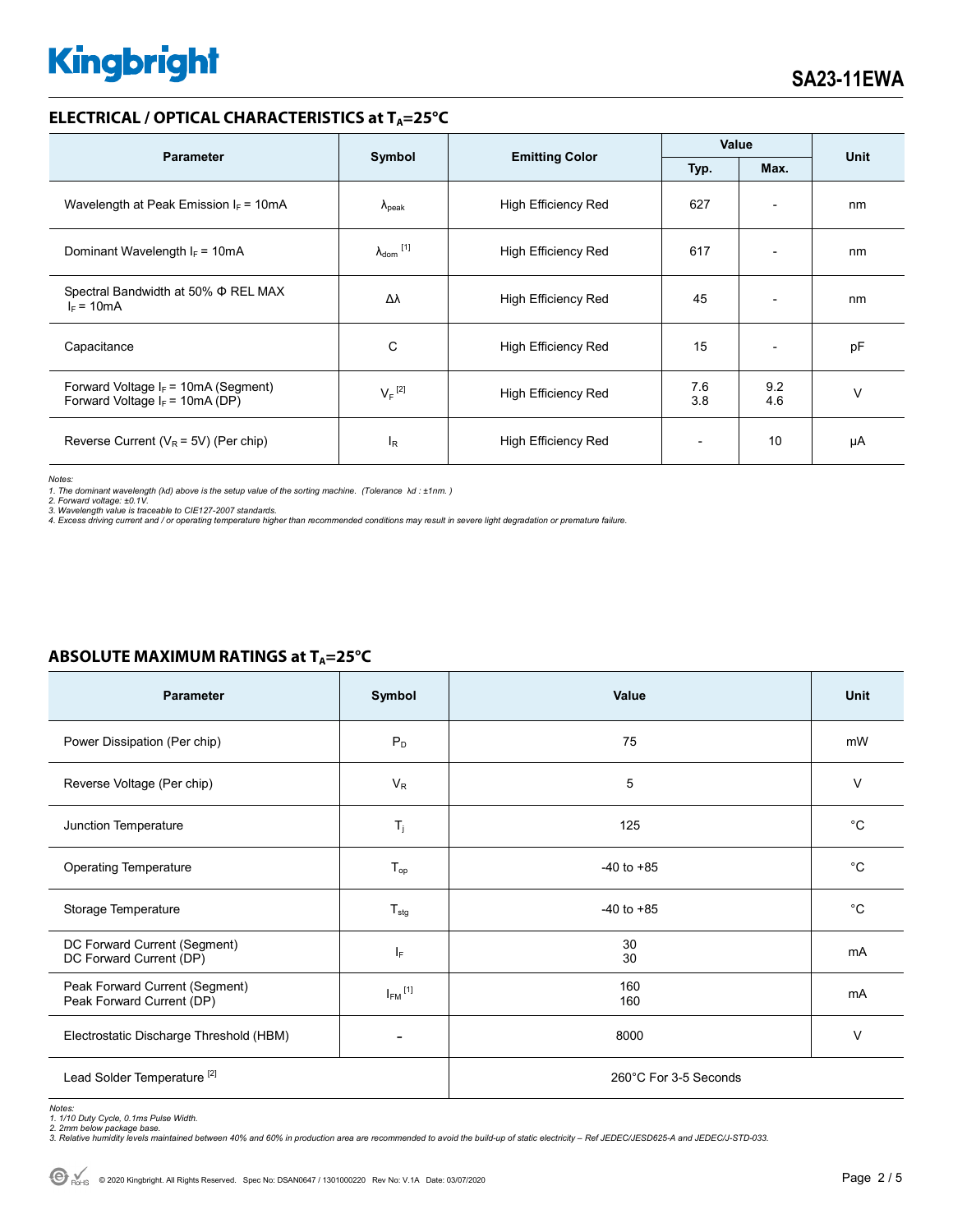**SA23-11EWA** 

#### **TECHNICAL DATA**





#### **HIGH EFFICIENCY RED (SEGMENT)**





© <sub>ROHS</sub> © 2020 Kingbright. All Rights Reserved. Spec No: DSAN0647 / 1301000220 Rev No: V.1A Date: 03/07/2020 **Page 3 / 5 Page 3 / 5**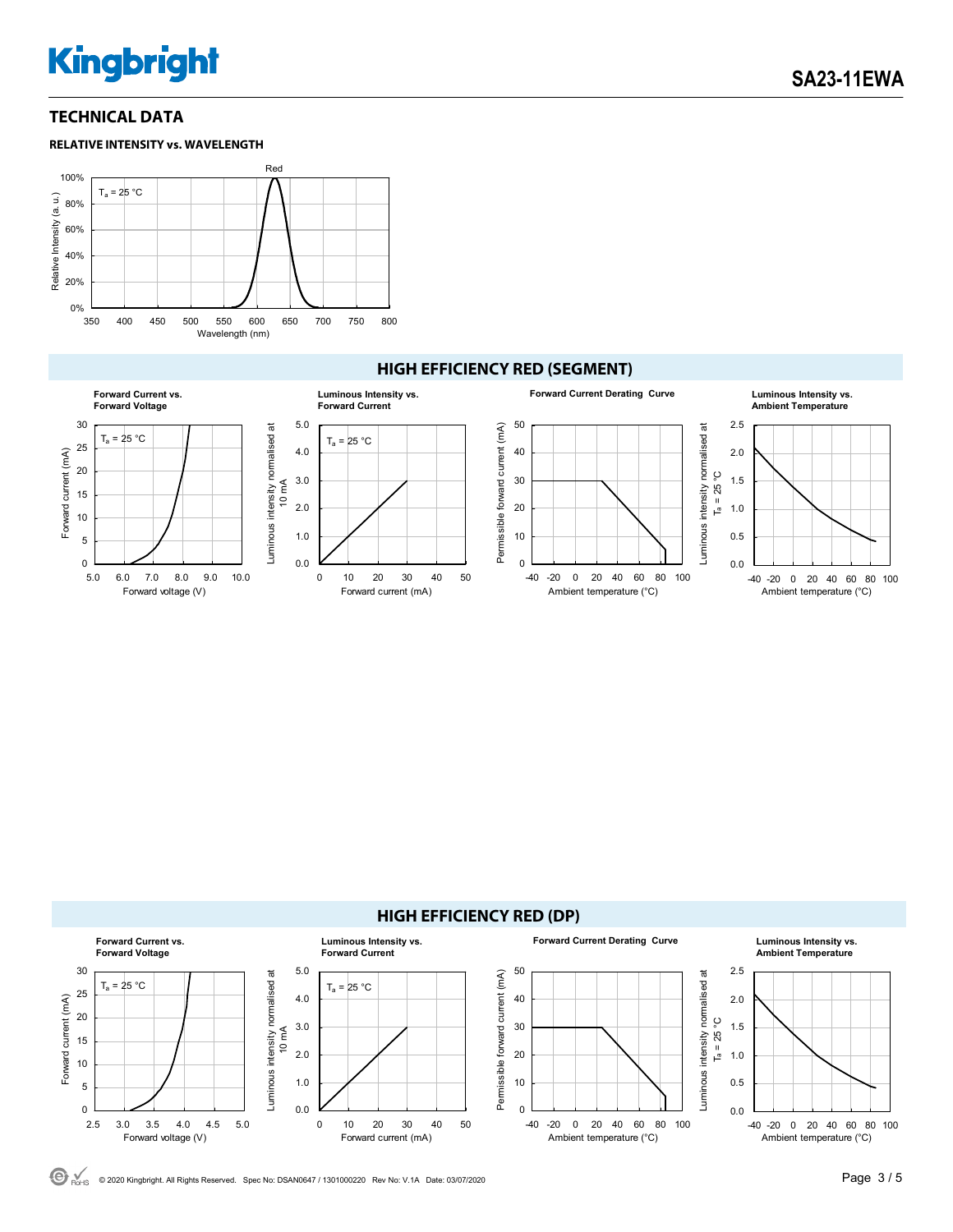#### RECOMMENDED WAVE SOLDERING PROFILE **A CONTACT A CONTACT SOLDERING PROFILE** SOLDERING PROFILE



- *Notes: 1. Recommend pre-heat temperature of 105°C or less (as measured with a thermocouple attached to the LED pins) prior to immersion in the solder wave with a maximum solder bath temperature of 260°C*
- *2. Peak wave soldering temperature between 245°C ~ 255°Cfor 3 sec (5 sec max).*
- *3. Do not apply stress to the epoxy resin while the temperature is above 85°C. 4. Fixtures should not incur stress on the component when mounting and during soldering process.*
- 
- *5. SAC 305 solder alloy is recommended. 6. No more than one wave soldering pass.*
- *7. During wave soldering, the PCB top-surface temperature should be kept below 105°C.*

#### **PACKING & LABEL SPECIFICATIONS**



#### **THROUGH HOLE DISPLAY MOUNTING METHOD Lead Forming**

1. Do not bend the component leads by hand without proper tools. The leads should be bent by clinching the upper part of the lead firmly such that the bending force is not exerted on the plastic body.



**Installation** 

- 1. The installation process should not apply stress to the lead terminals.
- 2. When inserting for assembly, ensure the terminal pitch matches the substrate board's hole pitch to prevent spreading or pinching the lead terminals. *(Fig.1)*
- 3. The component shall be placed at least 5mm from edge of PCB to avoid damage caused excessive heat during wave soldering.*(Fig.2)*







Not Recommended

 $(Fig.2)$ 

Recommended

- 1. Through-hole displays are incompatible with reflow soldering.
- 2. If components will undergo multiple soldering processes, or other processes where the components may be subjected to intense heat, please check with Kingbright for compatibility.

#### **CLEANING**

- 1. Mild "no-clean" fluxes are recommended for use in soldering.
- 2. If cleaning is required, Kingbright recommends to wash components with water only. Do not use harsh organic solvents for cleaning because they may damage the plastic parts .
- 3. The cleaning process should take place at room temperature and the devices should not be washed for more than one minute.
- 4. When water is used in the cleaning process, Immediately remove excess moisture from the component with forced-air drying afterwards.







ith the benging tool

26 Tube / Box

Recommended